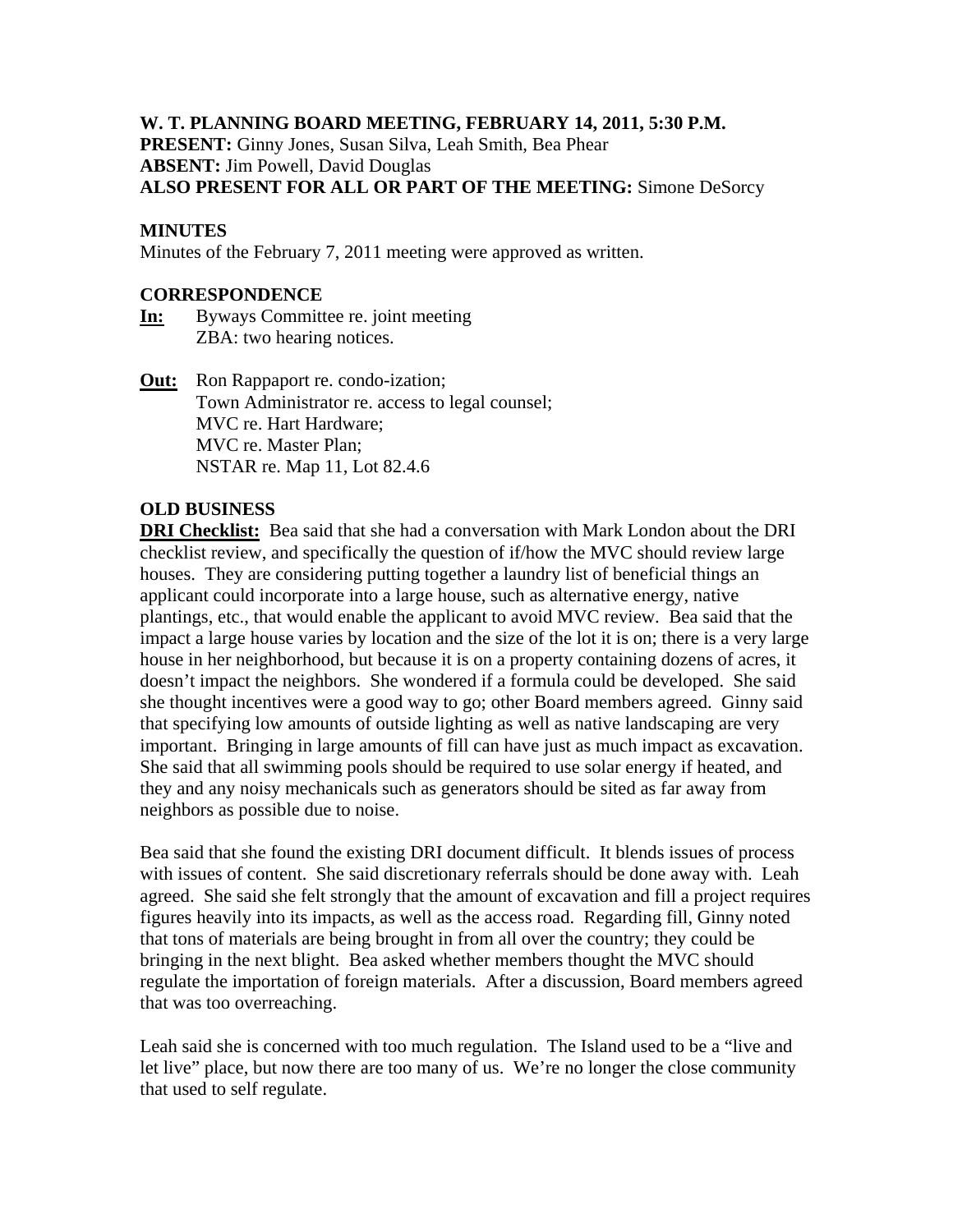# W. T. PLANNING BOARD MEETING, FEBRUARY 14, 2011 p. 2 of 3

Bea said that the water resources section was well written and well thought out, clear to the developer, as is Attachment B, which contains a pretty hefty list of things the MVC is paying attention to. Leah wondered if we should suggest that fill/excavation be added.

Bea said that the term "possible factors" is imprecise and not fair. What is an applicant supposed to do with this? Ginny said that "displacing a water dependent use" doesn't make sense. Bea said she had never personally applied to the MVC, but had heard that the process can be a moving target. This concern needs to be addressed.

Leah said that some of the concerns contained in Attachment B are covered by Conservation Commission regulations. Bea noted that now that the watershed mapping has been finished, we're finding out that some of the impacts are not as obvious as once thought. Ginny said regarding agriculture, farmland should be protected for productive farming, per the State's definition, not private recreation facilities. Bea said that the MVC needs to separate out the DRI process from the content. It will be a challenge for the MVC to do this.

Bea wondered whether 2,000 sq. ft. is too small for automatic referral for a commercial use. It was noted that the West Tisbury zoning bylaw requires Special Permits for commercial uses over 1,500 sq. ft. in the RU and VR Districts, and over 3,000 sq. ft. in the MB and LI Districts. Bea said she didn't believe the size of the commercial structure was the issue, but the traffic impact the specific use would have. For example, a piano store would need a very large retail space, but might only generate 2 or 3 car trips per day. A convenience store, on the other hand, doesn't require a huge space, but generates constant traffic. She also noted that "fast food restaurant" is defined in the checklist, but then never addressed in the body of the document. She said it should require review.

It was agreed that the trigger numbers throughout the checklist should be reviewed and either defended or changed.

**Condo-ization:** Simone said she had spoken to Town Counsel Ron Rappaport re. the Board's question of "condo-izing" a property. Specifically, a West Tisbury resident was advertising his 800-foot guest house for sale as a condominium unit. Ron said that zoning doesn't regulate ownership, thus, the guest house could be sold. If the owner did sell it, however, both properties would still only be habitable by members of the same family, per the zoning bylaw. If occupied by two different families, both houses would be zoning violations. He will put his opinion in writing.

**Cellphones:** Ginny asked that all Board members and guests turn off their cellphones before meetings; the constant ringing at recent meeting has been distracting.